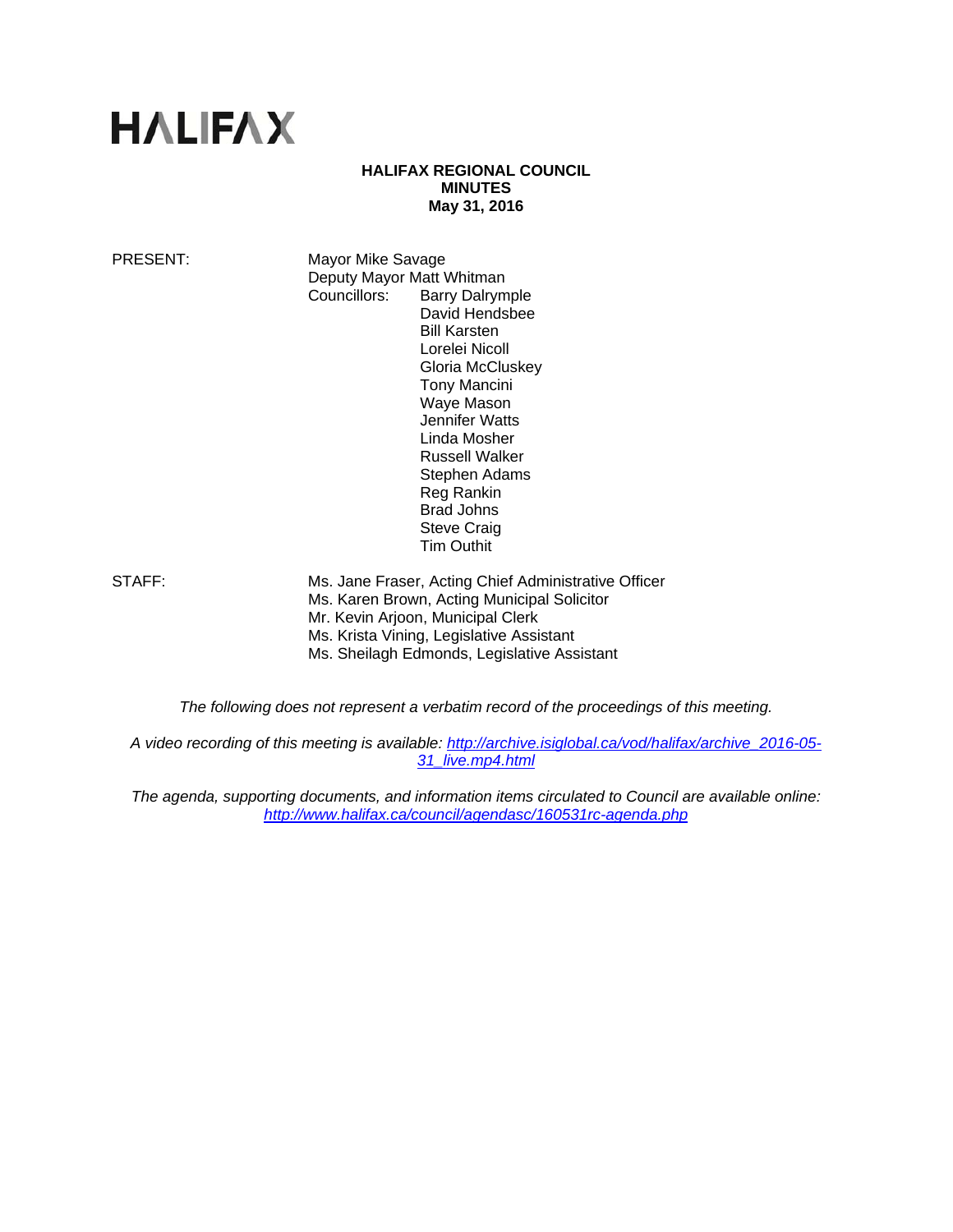*The meeting was called to order at 1:00 p.m. Council recessed at 2:54 p.m. and reconvened in at 3:10 p.m. Council recessed again at 5:08 p.m. and received at 6:00 p.m. Council adjourned at 7:11 p.m.* 

# **1. CALL TO ORDER**

The Mayor called the meeting to order at 1:00 p.m. and Council stood for a moment of reflection.

Councillor Karsten introduced Ms. Jessica Vickery the 2016 Atlantic Canada recipient of the Federation of Canadian Municipalities Canadian Women in Municipal Government Scholarship, and along with Mayor Savage and Councillor Nicoll presented her a congratulatory certificate.

# **2. SPECIAL COMMUNITY ANNOUNCEMENTS & ACKNOWLEDGEMENTS**

Councillors noted a number of special community announcements and acknowledgements.

Councillor Mosher asked Mayor Savage to write letter to Mr. Seamus McGreal, Heritage Planner thanking him for his work on National Historic Site status for Melville Island and Deadman's Island.

## **3. APPROVAL OF MINUTES – Committee of the Whole April 26, 2016 and Regional Council April 26, May 10 & 18, 2016**

MOVED by Councillor McCluskey, seconded by Councillor Mancini

## **THAT the Committee of the Whole April 26, 2016 and Regional Council April 26, May 10 and 18, 2016 minutes be approved as presented.**

## **MOTION PUT AND PASSED.**

## **4. APPROVAL OF THE ORDER OF BUSINESS AND APPROVAL OF ADDITIONS AND DELETIONS**

#### Additions:

As per Administrative Order One, Section 24 In Camera (In Private) Information Report re: Halifax Civic Workers'/Canadian Union of Public Employees, Local 108 (CUPE) Collective Bargaining Update (In Camera (In Private) Information Item 2) was agreed to be considered. Further, Council agreed to add this report to the June 14, 2014 agenda.

Council agreed to add Information Item 7 (supplementary information report) re: Regina & Saskatoon Housing Development Incentives to the June 14, 2016 agenda.

Council agreed to defer Item 16.2.2 Property Disposal – Parcel RL-F – Walcot Run, PID No. 41194846 – Private and Confidential Report to the June 14, 2016 meeting.

- 17.1 Community Grants Program 2016 Referrals
- 17.2 Regional Special Events Grants Report 2016
- 17.3 **Councillor Adams** Utilization of the Provincial Capital Assistance Program (PCAP) Harrietsfield Area

Councillor Johns requested an added item re: Lucasville Road Corridor – Active Transportation Priorities Plan (Item 17.4).

MOVED by Councillor Walker, seconded by Deputy Mayor Whitman

# **THAT the agenda be approved as amended.**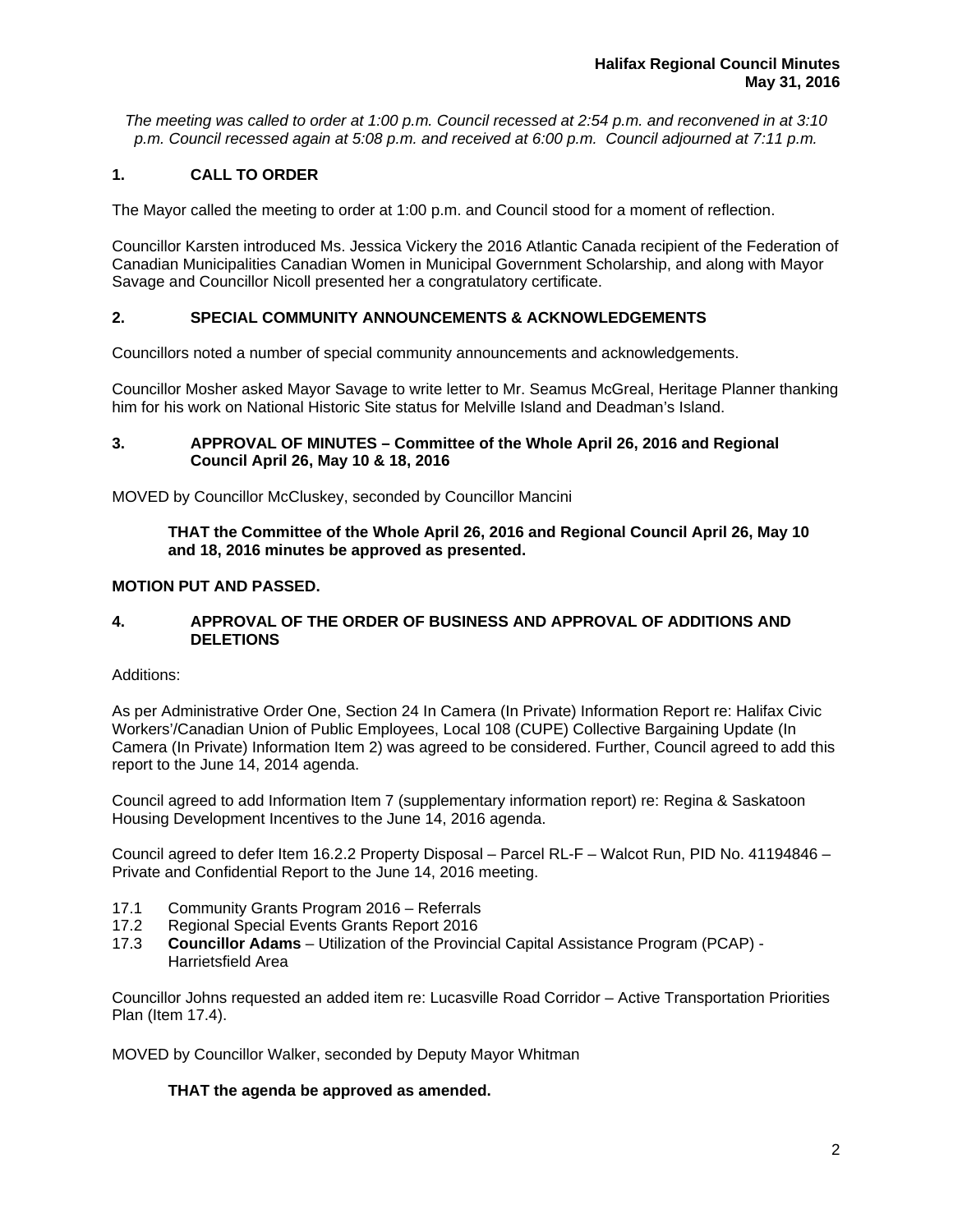Two-third majority vote required.

#### **MOTION PUT AND PASSED.**

- **5. BUSINESS ARISING OUT OF THE MINUTES NONE**
- **6. CALL FOR DECLARATION OF CONFLICT OF INTERESTS NONE**
- **7. MOTIONS OF RECONSIDERATION NONE**
- **8. MOTIONS OF RESCISSION NONE**
- **9. CONSIDERATION OF DEFERRED BUSINESS NONE**
- **10. NOTICES OF TABLED MATTERS NONE**

## **11. PUBLIC HEARINGS**

#### **11.1 Community Interest Sale – 220 Lake Loon Road**

This matter was dealt with later in the meeting, see page 13.

#### **11.2 Proposed By-law L-400, Respecting Lot Grading – Lot Grading and Stormwater Management By-laws and Administrative Order 15, Respecting License, Permit and Processing Fees**

This matter was dealt with later in the meeting, see page 15.

## **12. CORRESPONDENCE, PETITIONS & DELEGATIONS**

#### **12.1 Correspondence**

The Clerk noted that correspondence was received for items: 11.2 and 16.2.2. This correspondence was circulated to Council.

The Clerk noted that the correspondence for Item 16.2.2, which was deferred to the next meeting, would be recirculated for the June 14, 2016 meeting.

For a detailed list of correspondence received refer to the specific agenda item.

- **12.2 Petitions None**
- **13. INFORMATION ITEMS BROUGHT FORWARD NONE**
- **14. REPORTS**
- **14.1 CHIEF ADMINISTRATIVE OFFICER**
- **14.1.1 Award Unit Price Tender No. 16-212 Pavement Renewal & Water Main Renewal Murray Hill Drive & View Street – East Region**

The following was before Council:

A staff recommendation report dated May 10, 2016

MOVED by Councillor McCluskey, seconded by Councillor Mason

#### **THAT Halifax Regional Council:**

**1. Approve a budget increase of \$377,077 (net HST included) to Project Account No. CR000005 – Street Recapitalization, funded through cost sharing with Halifax Water; and**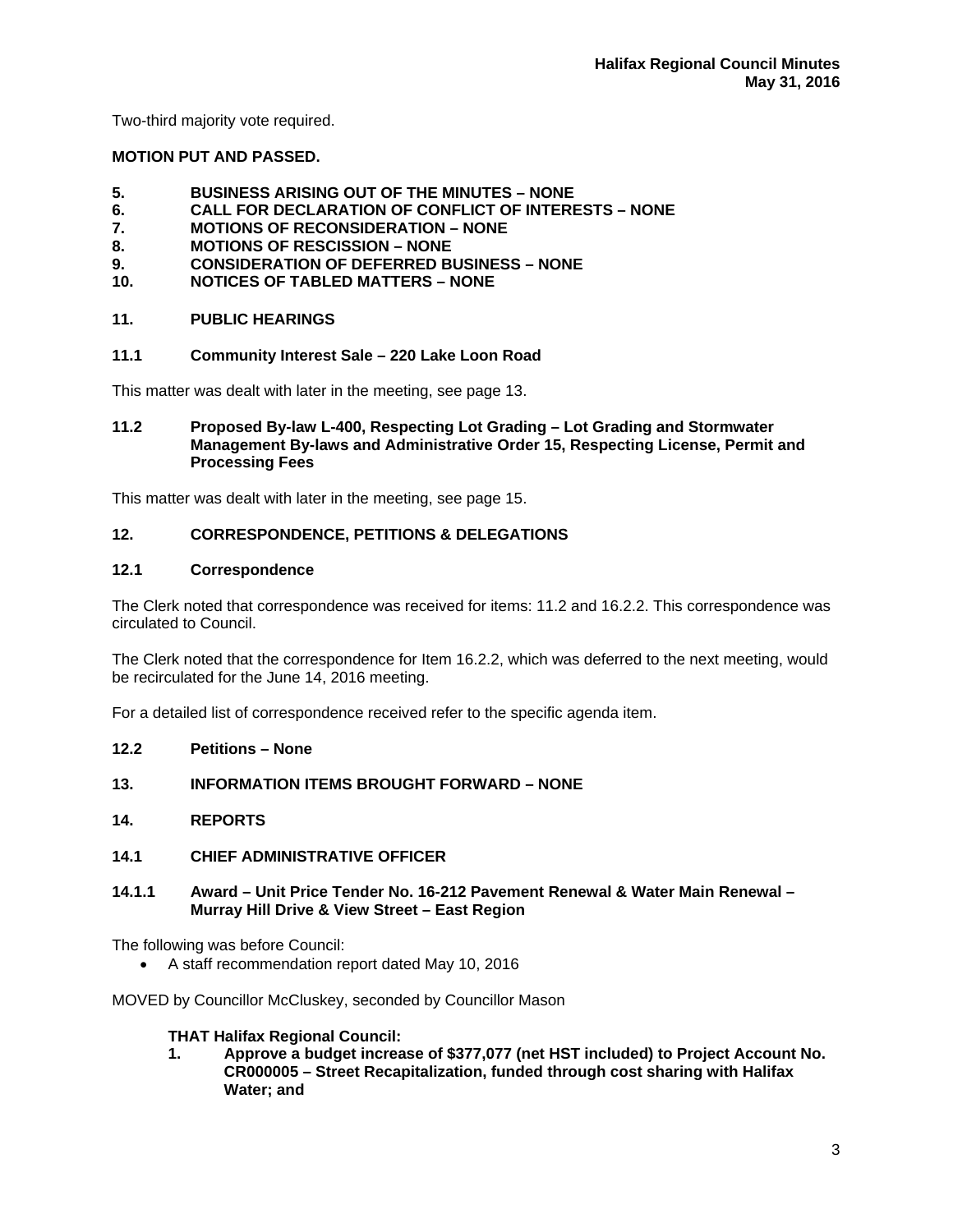**2. Award Tender No. 16-212, Pavement Renewal & Water Main Renewal – Murray Hill Drive & View Street - East Region, to the lowest bidder meeting specifications, Dexter Construction Company Limited for a Total Tender Price of \$672,332 (net HST included) with funding from Project Account No. CR000005 – Street Recapitalization, as outlined in the Financial Implications section of the staff report dated May 10, 2016.** 

## **MOTION PUT AND PASSED UNANIMOUSLY.**

## **14.1.2 Award – Unit Price Tender No. 16-220, Micro Surfacing – Phase 1 – Various Locations**

The following was before Council:

A staff recommendation report dated May 9, 2016

MOVED by Councillor Craig, seconded by Councillor Outhit

**THAT Halifax Regional Council award Tender No. 16-220, Micro Surfacing Phase 1 – Various Locations, to the lowest bidder meeting specifications, Industrial Cold Milling Limited for a Total Tender Price of \$1,027,942 (net HST included) with funding from Project Account No. CR000005 – Street Recapitalization, as outlined in the Financial Implications section of the staff report dated May 9, 2016.** 

## **MOTION PUT AND PASSED UNANIMOUSLY.**

#### **14.1.3 Modification of the Street Line on Trinity Avenue, Dartmouth**

The following was before Council:

A staff recommendation report dated May 4, 2016

MOVED by Councillor Mancini, seconded by Councillor McCluskey

**THAT Halifax Regional Council approve the acceptance of two parcels of HRM Owned land (PID 90597 and PID 90589) as road so that they may form part of the Trinity Avenue street right of way.** 

#### **MOTION PUT AND PASSED UNANIMOUSLY.**

#### **14.1.4 First Reading Proposed By-Law U-100, Respecting User Charges**

The following was before Council:

A staff recommendation report dated April 7, 2016

MOVED by Councillor Watts, seconded by Councillor Nicoll

#### **THAT Halifax Regional Council give First Reading to Proposed By-Law U-100, the User Charges By-law attached to the staff report dated April 7, 2016 as Attachment 1.**

Councillor Watts spoke to By-law U-100 providing an option for low income residents to participate in the low income transit pass pilot program, and the impact on increased ridership. In response to questions raised, staff provided the following clarification:

- The 50 percent discounted rate would be automatic in the event there was change in the transit fee rate, such as an increase
- Residents under the Provincial Employment Support and Income Assistance Program but do not receive transportation reimbursements would be eligible for low income passes
- If approved, the applications for the pilot program will be updated before being published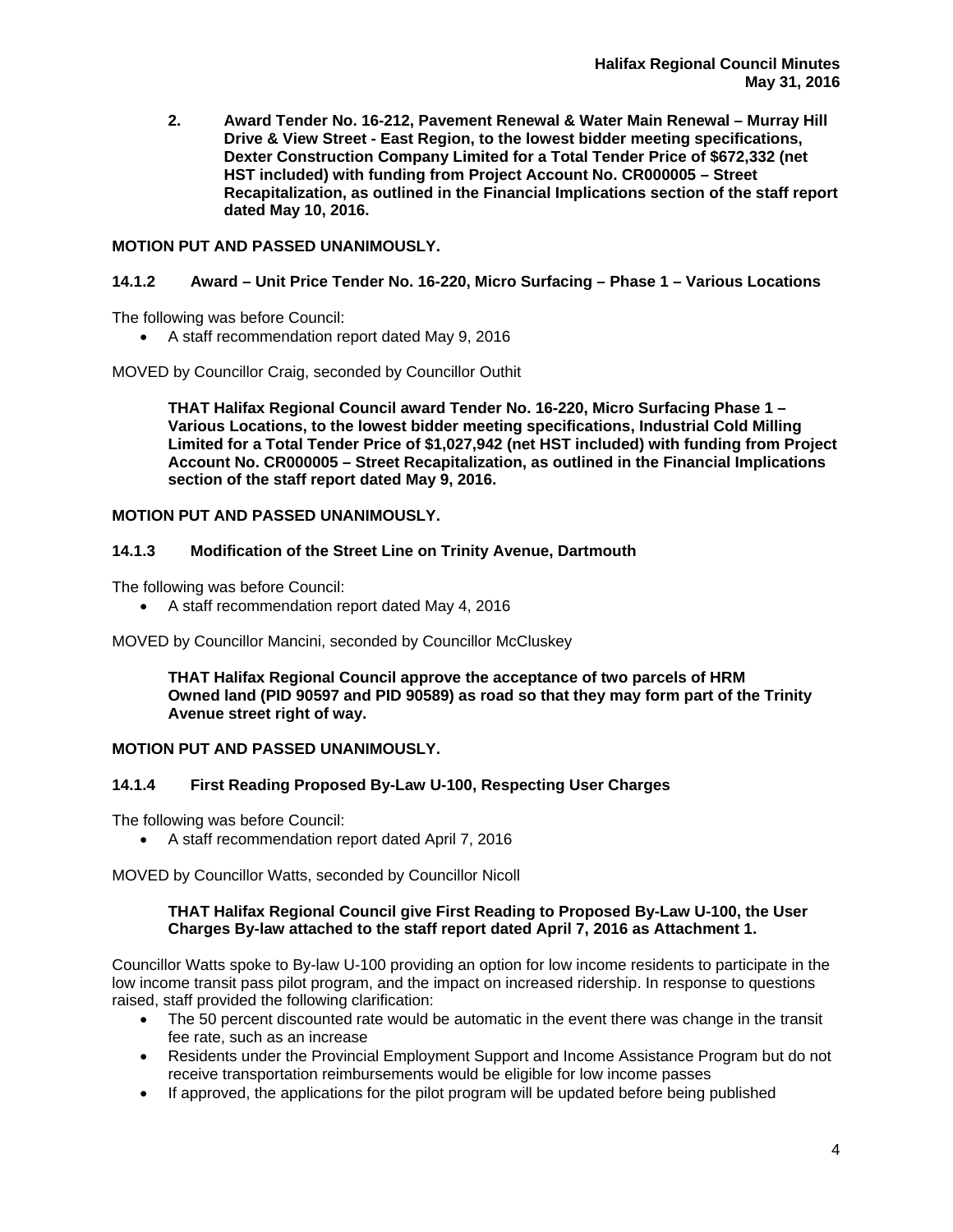Councillor Johns expressed concern with the transit service being cut to Route 400 Beaver Bank.

MOVED by Councillor Johns, seconded by Councillor Walker

## **THAT the Proposed By-Law U-100 Section 3(h) (Schedule 1) with respect to Beaver Bank Monarch Drive Elementary School be amended to delete "before July 1, 2016".**

Council discussed the amendment with the following points of clarification being noted:

- Route 400 Beaver Bank deviates from conventional routing twice a day to service a free trip to 15 students living in the Woodbine Mobile Home Park to get to Beaver Bank Monarch Drive Elementary School
- This "school special" is unique in that this is the only case where the Municipality provides the service for free; this service was part of an agreement made over 30 years ago by the Beaver Bank Community Group and agreed to by the Municipality at amalgamation
- The amendment to remove the words "before July 1, 2016" would allow the service to continue for these students
- If the amendment is approved, the bus service would no longer go into the Woodbine Mobile Home Park but stop at a central point on the Beaver Bank Road, as identified in the Moving Forward Together Plan
- The distance from the Woodbine Mobile Home Park to the Beaver Bank Monarch Drive Elementary School falls within the Halifax Regional School Board boundary but the school board is not obligated to provide a busing service; in discussions with the school board's working group, they are not prepared to provide a bus service as the distance from the mobile home park meets the criteria for students to walk to the school

## **MOTION TO AMEND PUT AND PASSED.** (16 in favour, 1 against)

In favour: Mayor Savage, Deputy Mayor Whitman, Councillors Dalrymple, Hendsbee, Karsten, Nicoll, McCluskey, Mancini, Mason, Watts, Mosher, Walker, Adams, Johns, Craig and Outhit

Against: Councillor Rankin

The motion before Council now reads:

MOVED by Councillor Watts, seconded by Councillor Nicoll

**THAT Halifax Regional Council give First Reading to Proposed By-Law U-100, the User Charges By-law attached to the staff report dated April 7, 2016 as Attachment 1, with the amendment to delete "before July 1, 2016" from Section 3(h) (Schedule 1) with respect to Beaver Bank Monarch Drive Elementary School.** 

Council discussed the motion as amended with staff responding to questions. The following points were noted in regard to the low income transit pass pilot program:

- Residents and Councillors can contact 311 in regard to concerns with certain types of passes not be available at all retail locations
- Staff confirmed that the pilot program will be a on a first come/first serve basis
- Concern was raised with many low income residents still not being able to afford bus passes under the pilot program; a suggestion was made with low income falling under the same program as the U-Pass program (e.g. \$165 for the year)
- Staff clarified that transit fees for refugees is addressed in a separate part of the schedule but was unable to confirm the exact number of anticipated applications they would receive, and would report back to Council
- In regard to the Municipality's strategy for promoting the pilot program; members noted the importance of communicating the program with low income residents and suggested application forms be available at centres for low income individuals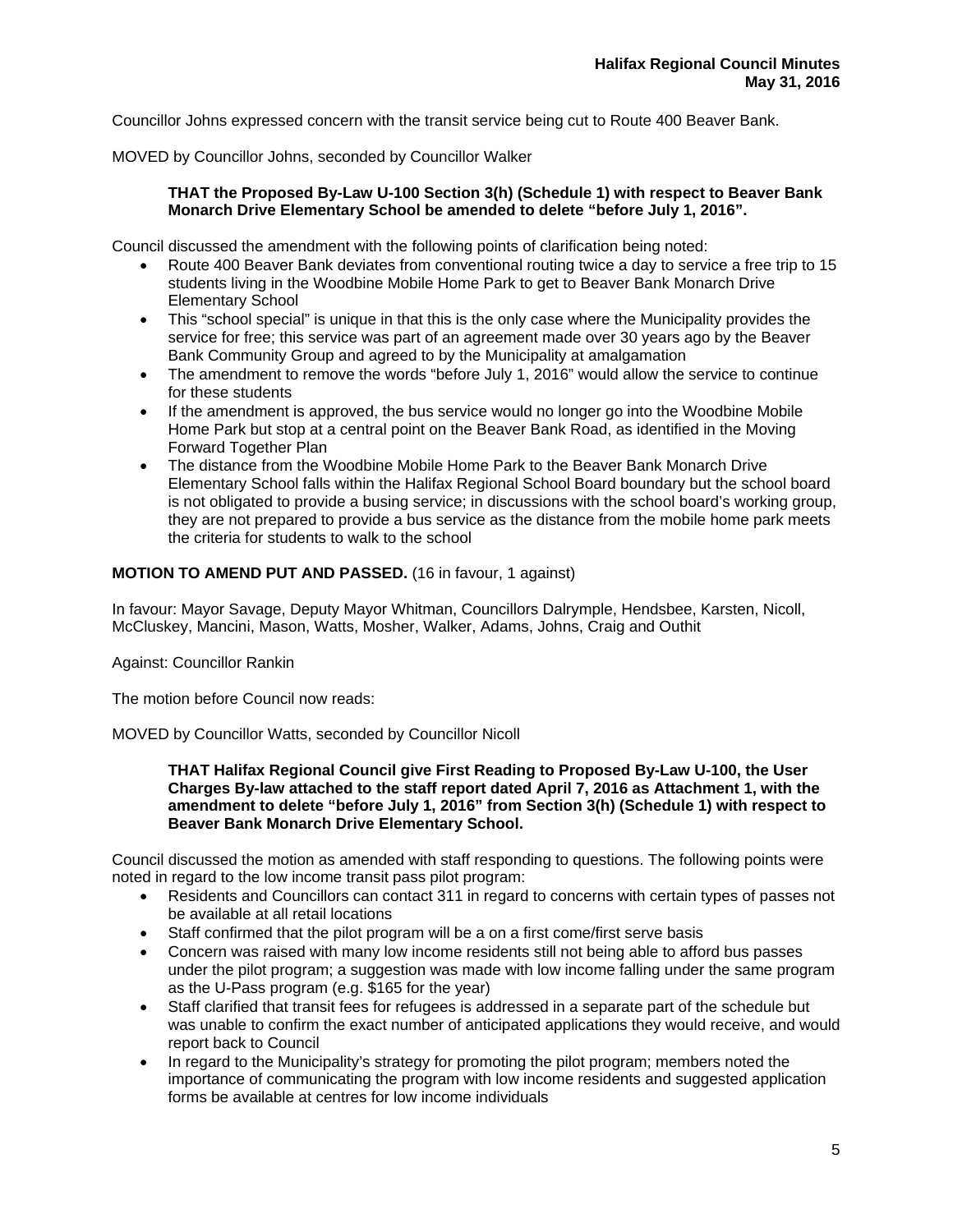## **MOTION AS AMENDED PUT AND PASSED UNANIMOUSLY.**

Council recessed at 2:54 p.m. and reconvened at 3:10 p.m.

#### **14.1.5 Case 20405 – Amendments to the Halifax Municipal Planning Strategy (MPS) and Land Use By-law (LUB), Halifax Grammar School, 915, 921, 945 and 967 Tower Road, Halifax**

The following was before Council:

A staff recommendation report dated April 20, 2016

MOVED by Councillor Mason, seconded by Councillor Craig

#### **THAT Halifax Regional Council:**

- **1. Initiate the process to consider amending the Halifax Municipal Planning Strategy and Halifax Peninsula Land Use By-law to enable Halifax Grammar School to expand onto land located at 915, 921, 967 and a portion of 945 Tower Road; and**
- **2. Follow the public participation program for municipal planning strategy amendments that was adopted by Regional Council on February 27, 1997.**

A brief discussion was held with staff responding to a question regarding parking.

## **MOTION PUT AND PASSED UNANIMOUSLY.**

Not present: Councillor Karsten

#### **14.1.6 Requested Assistance to Fort McMurray**

The following was before Council:

A staff recommendation report dated May 13, 2016

MOVED by Councillor Watts, seconded by Councillor Rankin

#### **THAT Halifax Regional Council make a \$10,000 contribution to the Union of Nova Scotia Municipalities (UNSM) collection for donation to the Red Cross for Fort McMurray appeal.**

#### **MOTION PUT AND PASSED UNANIMOUSLY.**

Not present: Councillor Karsten

## **14.2 AUDIT AND FINANCE STANDING COMMITTEE**

#### **14.2.1 Proposed Administrative Order 2016-001-GOV – Western Common Advisory Committee**

The following was before Council:

 A recommendation report submitted by the Chair of the Audit and Finance Standing Committee dated May 20, 2016 with attached staff report dated April 21, 2016

MOVED by Councillor Rankin, seconded by Councillor Mosher

#### **THAT Halifax Regional Council approve funding for the Western Common Advisory Committee from Account A121 and adopt Administrative Order 2016-001-GOV as set out in Attachment 1 of the staff report dated April 21, 2016.**

A brief discussion was held with staff responding to questions around the number of Municipal boards and committees where councillors are not part of the composition.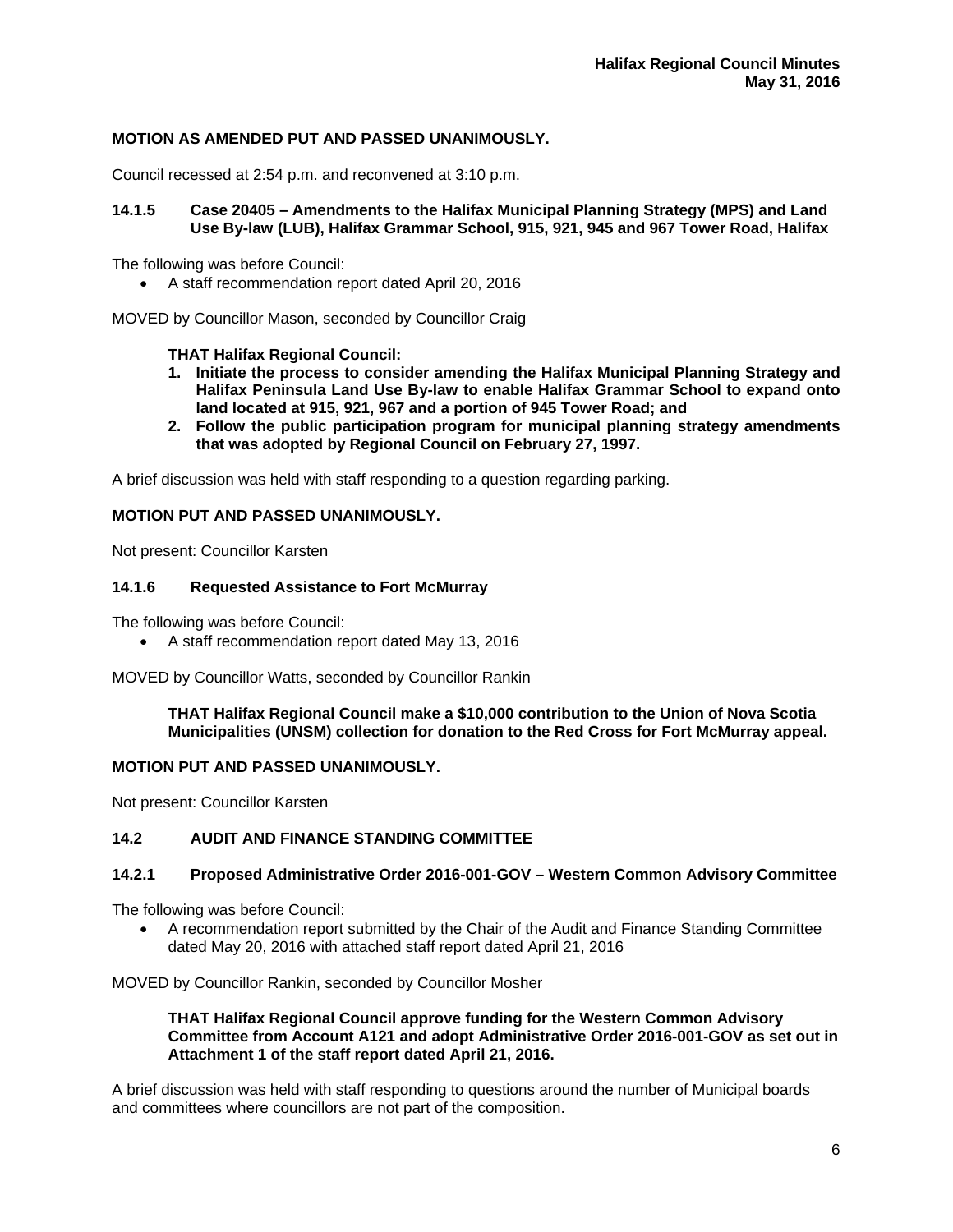MOVED by Councillor Craig, seconded by Councillor Johns

## **THAT Section 10 of Administrate Order 2016-001-GOV be amended to include one (1) member of the Halifax West Community Council.**

#### **MOTION TO AMEND PUT AND PASSED.** (11 in favour, 5 against)

In favour: Deputy Mayor Whitman, Councillors Dalrymple, Hendsbee, Mancini, Mason, Mosher, Walker, Adams, Johns, Craig and Outhit

Against: Mayor Savage, Councillors Nicoll, McCluskey, Watts and Rankin

Not present: Councillor Karsten

The motion before Council now reads:

MOVED by Councillor Rankin, seconded by Councillor Mosher

**THAT Halifax Regional Council approve funding for the Western Common Advisory Committee from Account A121 and adopt Administrative Order 2016-001-GOV as set out in Attachment 1 of the staff report dated April 21, 2016, with an amendment to Section 10 to include one (1) member of the Halifax West Community Council.** 

#### **MOTION AS AMENDED PUT AND PASSED UNANIMOUSLY.**

Not present: Councillor Karsten

## **14.3 COMMUNITY PLANNING AND ECONOMIC DEVELOPMENT STANDING COMMITTEE**

#### **14.3.1 Case 19507 – Amendments to the Regional Subdivision By-Law**

The following was before Council:

 A recommendation report submitted by the Chair of the Audit and Finance Standing Committee dated May 20, 2016 with attached staff report dated March 30, 2016

MOVED by Councillor Mason, seconded by Deputy Mayor Whitman

**THAT Halifax Regional Council give First Reading to the proposed amendments to the Regional Subdivision By-Law as set out in Attachment A of the March 30, 2016 staff report, and schedule a public hearing.** 

MOVED by Councillor Watts, seconded by Councillor Nicoll

**That section 31 is amended by adding subsections (3) and (4) directly after subsection (2) as follows:** 

- *(3) Other than lots meeting the requirements of section 34, wherever possible, side lot lines shall be substantially at right angles or radial to street lines.*
- *(4) Wherever possible, lots shall be uniform in shape and the rear lot lines of a series of adjoining lots shall be continuous, not stepped or jogged.*

In response to a question raised, Erin MacIntyre, Planner clarified that the proposed amendments to the Regional Subdivision By-law do not apply to flag lots.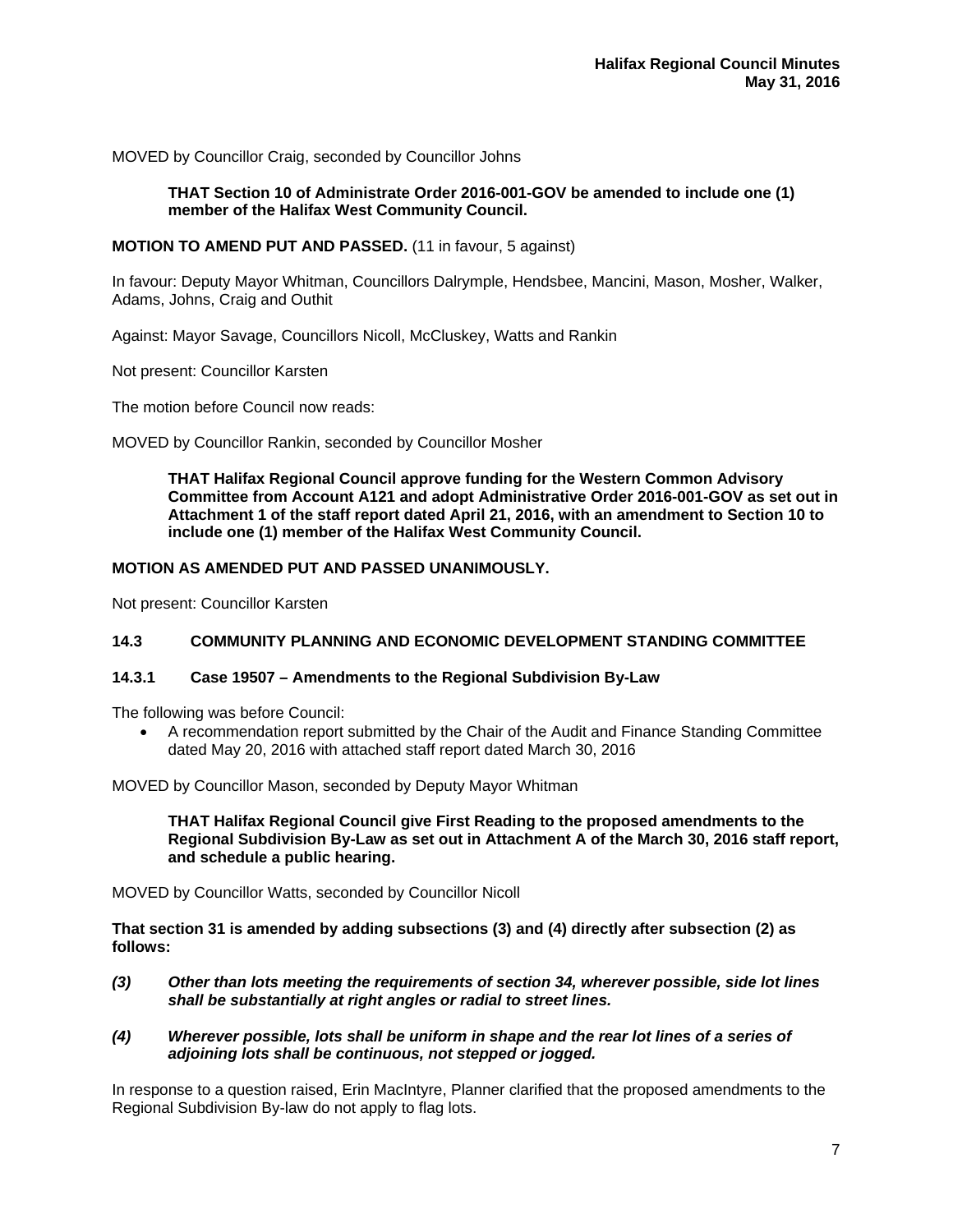## **MOTION TO AMEND PUT AND PASSED UNANIMOUSLY.**

On a Point of Order, Councillor Adams recognized and introduced Brendan McGurie, MLA for Halifax Atlantic who was in attendance.

The motion before Council now reads:

MOVED by Councillor Mason, seconded by Deputy Mayor Whitman

## **THAT Halifax Regional Council:**

**1. Give First Reading to the proposed amendments to the Regional Subdivision By-Law as set out in Attachment A of the March 30, 2016 staff report with the additional amendment:** 

**That section 31 is amended by adding subsections (3) and (4) directly after subsection (2) as follows:** 

- *(3) Other than lots meeting the requirements of section 34, wherever possible, side lot lines shall be substantially at right angles or radial to street lines.*
- *(4) Wherever possible, lots shall be uniform in shape and the rear lot lines of a series of adjoining lots shall be continuous, not stepped or jogged.*
- **2. Schedule a public hearing.**

## **MOTION AS AMENDED PUT AND PASSED UNANIMOUSLY.**

#### **14.4 MEMBERS OF COUNCIL**

#### **14.4.1 Councillor Watts – Solar City Information Report**

The following was before Council:

- A request for Council's consideration form dated May 31, 2016
- Staff presentation dated May 31, 2016

MOVED by Councillor Watts, seconded by Councillor Hendsbee

**THAT Halifax Regional Council request that the Solar City Information Report from May 24, 2016 be brought forward for discussion and presentation at the May 31, 2016 meeting of Regional Council.** 

## **MOTION PUT AND PASSED UNANIMOUSLY.**

Ms. Shannon Miedema, Manager Energy and Environment delivered a presentation on the Halifax Solar City Program. Ms. Midema and Mr. Gordon Roussel, Financial Consultant responded to questions respecting: the Municipality's 10 year low interest loans, concern around quality control and warranty period.

#### **15. MOTIONS**

## **15.1 Councillor Dalrymple**

The following was before Council:

A request for Council's consideration form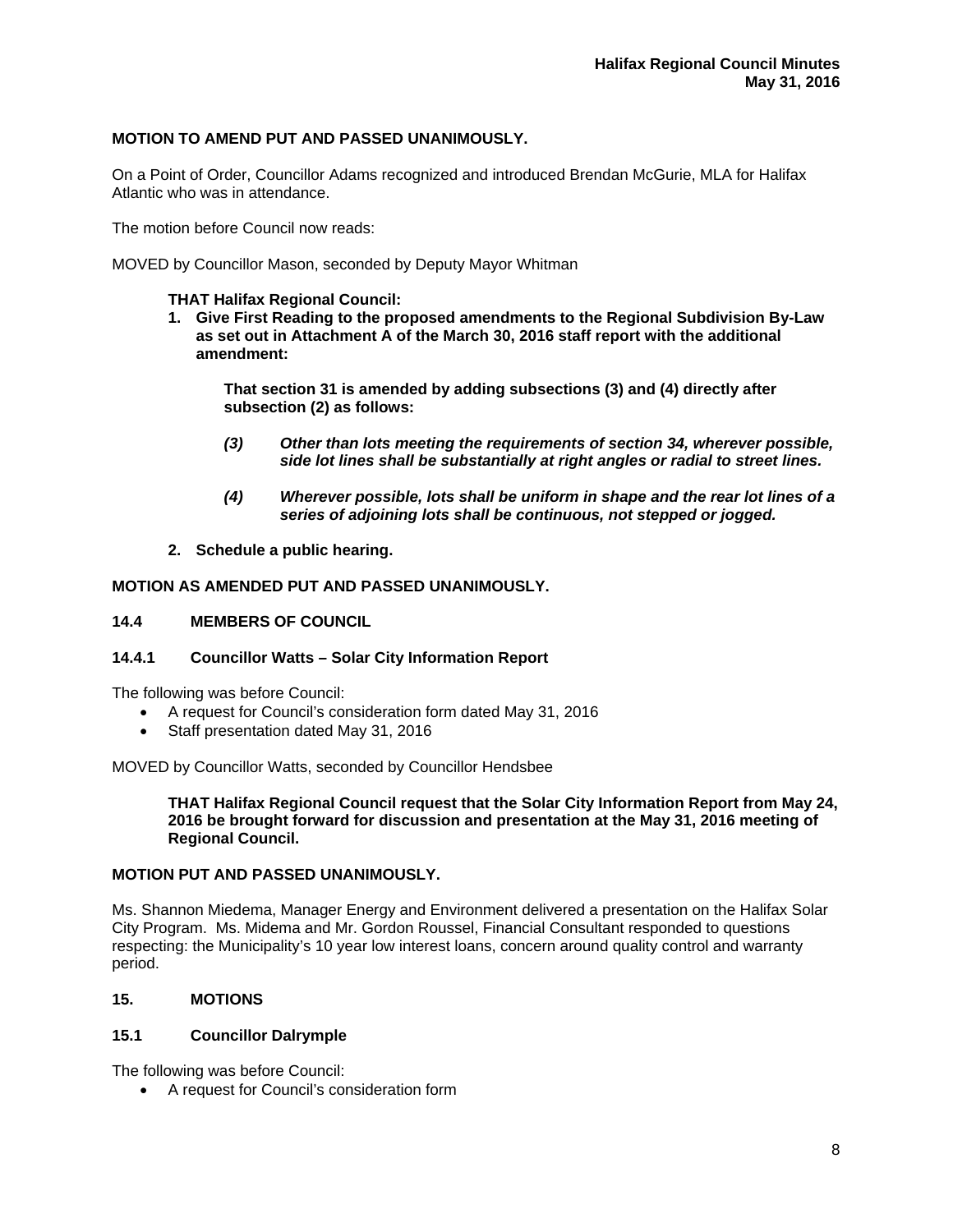Notice of Motion was given May 24, 2016.

MOVED by Councillor Dalrymple, seconded by Councillor Karsten

## **THAT Halifax Regional Council approve a request for \$5,000 from District Capital Funds (\$2,000 from District 1, \$1,500 from District 8, \$1,500 from District 9) to the 26th Scouting Group to do Capital Upgrades to a bridge and cabin at their camp at Miller Lake.**

Councillor Dalrymple clarified that is more than \$5,000 in capital repairs needed but that this was the amount requested by the 26<sup>th</sup> Scouting Group.

MOVED by Councillor Adams, seconded by Councillor Dalrymple

# **THAT the motion be amended to include \$2,000 in Capital Funds from District 11.**

Council discussed the amendment with points being made around the scouting group's \$5,000 request, the repairs needed to the camp and how it services various scouting groups throughout the Municipality. During the discussion it was noted that Councillor Watts' contribution was dependant on her participatory budgeting process. In response to other members of Council wanting to make contributions, it was suggested that the amendment be withdrawn and have staff meet with the 26<sup>th</sup> Scouting Group to discuss future funding requests. In response to concerns raised, Councillor Dalrymple indicated that if Councillor Watts' capital funds were not approved, he would bring back a request for additional funding to Council.

Staff confirmed a policy review for distributing District Capital Funds is being undertaken but is not projected to come back to Council until after the election. In response to questions around funding projects on crown land, the Mayor clarified that staff would work with the Municipal Solicitor to provide wording around this as part of the review.

With the agreement of Council, Councillors Adams and Dalrymple **withdrew the motion to amend.**

#### **MOTION PUT AND PASSED UNANIMOUSLY.**

Mayor Savage stepped down at this time and Deputy Mayor Whitman assumed the Chair.

## **15.2 Mayor Savage**

The following was before Council:

A request for Council's consideration form

Notice of Motion was given May 24, 2016.

MOVED by Mayor Savage, seconded by Councillor Mason

**THAT Halifax Regional Council request a staff report on the status of the CAO's Business Unit Strategic Initiative related to Accessibility Coordination, which was adopted by Regional Council as a part of the 2015/16 Budget and Business Plan. The report is to provide an outline of work achieved to date, a framework for engagement (including through the Accessibility Advisory Committee), next steps in the development of an Accessibility Policy, and timeline for implementation.** 

Mayor Savage provided a status update.

### **MOTION PUT AND PASSED UNANIMOUSLY.**

Mayor Savage resumed as Chair and Deputy Mayor Whitman took his seat.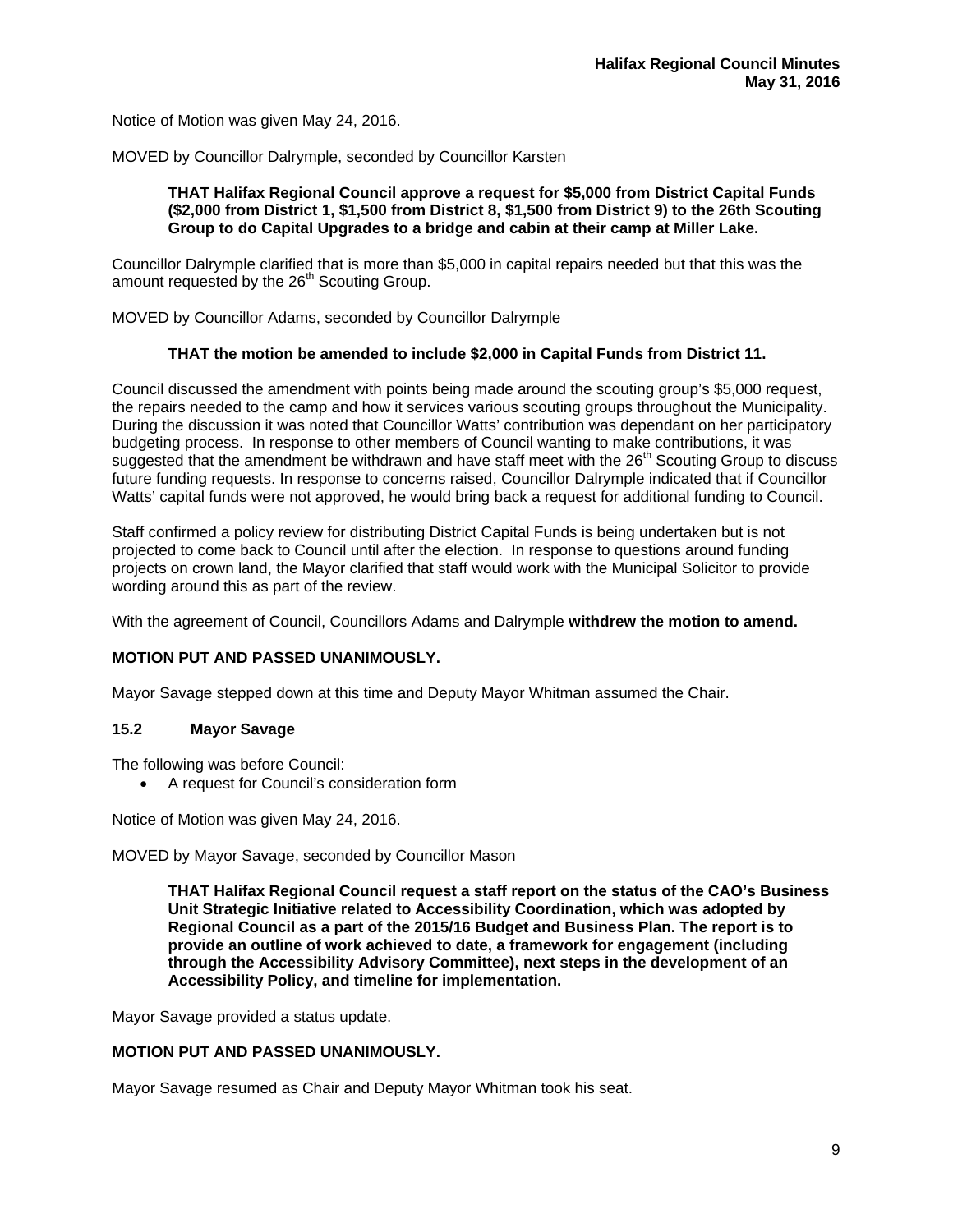Council agreed to address Item 17.3 at this time.

#### **17.3 Councillor Adams – Utilization of the Provincial Capital Assistance Program (PCAP) - Harrietsfield Area**

The following was before Council:

A request for Council's consideration form

MOVED by Councillor Adams, seconded by Councillor Mason

**That Halifax Regional Council authorize staff to complete an application to the Provincial Capital Assistance Program (PCAP) for funds to be used in support of a municipallyoperated program to coordinate/facilitate property owner installation of well water treatment equipment to mitigate the impacts of extraordinary levels of local contamination currently being experienced on properties in the Harrietsfield area.** 

In response to a question raised, Councillor Adams clarified that the application deadline for the program has passed and he confirmed that there was no cost to the Municipality.

## **MOTION PUT AND PASSED UNANIMOUSLY.**

Council agreed to address the remainder of the added items (Items 17.1, 17.2 and 17.4) at this time.

## **17.1 Community Grants Program 2016 – Referrals**

The following was before Council:

 A recommendation report submitted by the Chair of the Grants Committee dated May 25, 2016 with attached staff report dated May 12, 2016

MOVED by Councillor Dalrymple, seconded by Councillor Hendsbee

 **That Halifax Regional Council approve:** 

- **1. Five (5) awards as detailed in the Discussion section of the report dated May 12, 2016 for a combined total of \$24,900 from Operating Account Community Grants Program M311-8004; and**
- **2. A project grant in the amount of \$5,000 to Mount Saint Vincent University Art Gallery toward hosting the national touring exhibition Walking With Our Sisters, as detailed in the report dated May 18, 2016.**

Staff provided clarification on the recommended grant awards and past practices.

## **MOTION PUT AND PASSED UNANIMOUSLY.**

#### **17.2 Regional Special Events Grants Report 2016**

The following was before Council:

 A recommendation report submitted by the Chair of the Grants Committee dated May 25, 2016 with attached staff report dated May 18, 2016

MOVED by Councillor Dalrymple, seconded by Councillor Walker

#### **That Halifax Regional Council:**

**1. Approve 67 Event Grants for a total of \$197,100 as identified in Table 1 of the staff report dated May 18, 2016, from the approved 2016/17 Operating Budget – C760 Community/Civic Events;**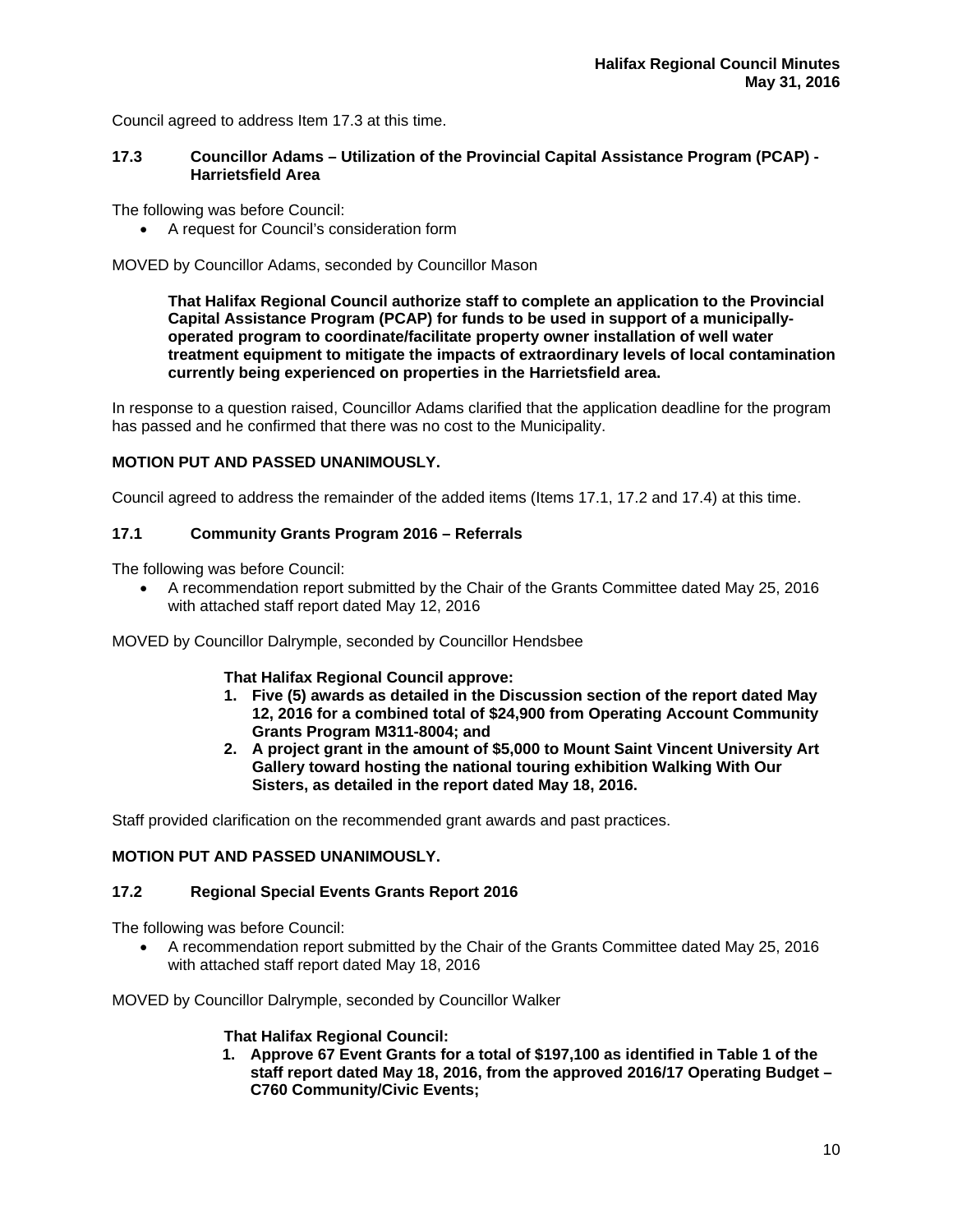- **2. Approve 13 Event Grants for a total of \$200,000 as identified in Table 1 of the staff report dated May 18, 2016, funded from the 2016/17 Culture Development Reserve Q312 as amended:** 
	- **(a) We Day Atlantic Grant be increased from \$10,000 to a total of \$37,500 as outlined in alternative 2 of the staff report dated May 18, 2016.**
- **3. Pending the approval of the 2017/18 budget, approve 38 Event Grants for a total of \$178,500 as identified in Table 2 of the staff report dated May 18, 2016, from the approved 2017/18 Operating Budget - C760 Community/Civic Events;**
- **4. Pending the approval of the 2017/18 budget, approve 13 Event Grants for a total of \$200,000 as identified in Table 1 of the staff report dated May 18, 2016, funded from the 2016/17 Culture Development Reserve Q312 as amended:** 
	- **(a) We Day Atlantic Grant be increased from \$10,000 to a total of \$37,500 as outlined in alternative 2 of the staff report dated May 18, 2016.**
- **5. Pending the approval of the 2018/19 budget, approve 38 Event Grants for a total of \$178,500 as identified in Table 3 of the staff report dated May 18, 2016, from the approved 2018/19 Operating Budget - C760 Community/Civic Events; and;**
- **6. Pending the approval of the 2018/19 budget, approve 13 Event Grants for a total of \$200,000 as identified in Table 1 of the staff report dated May 18, 2016, funded from the 2016/17 Culture Development Reserve Q312 as amended: (a) We Day Atlantic Grant be increased from \$10,000 to a total of \$37,500 as outlined in alternative 2 of the staff report dated May 18, 2016.**

Council discussed the motion with staff responding to questions raised on the applications received and the recommended grant award of \$37,500 to We Day Atlantic for the three (3) year period.

# **MOTION PUT AND PASSED UNANIMOUSLY.**

Not present: Councillor Nicoll

At this time Councillor Johns recognized Ms. Emily Alford of Beaver Bank who was in attendance. It was noted that Ms. Alford, along with her partner, won third place in the Junior Female Doubles, as well as Ms. Alford received the sportsmanship award.

# **17.4 Councillor Johns - Lucasville Road Corridor – Active Transportation Priorities Plan**

MOVED by Councillor Johns, seconded by Councillor Hendsbee

**THAT Halifax Regional Council request a staff report with respect to adding the Lucasville Road Corridor to the list of proposed active transportation routes contained in the Active Transportation Priorities Plan.** 

# **MOTION PUT AND PASSED UNANIMOUSLY.**

Not present: Councillor Nicoll

# **16. IN CAMERA (IN PRIVATE)**

# **16.1 In Camera (In Private) Minutes – April 26, 2016**

This matter was dealt with in the public session.

MOVED by Councillor Rankin, seconded by Councillor Mosher

# **THAT the In Camera (In Private) minutes of April 26, 2016 be approved as circulated.**

# **MOTION PUT AND PASSED.**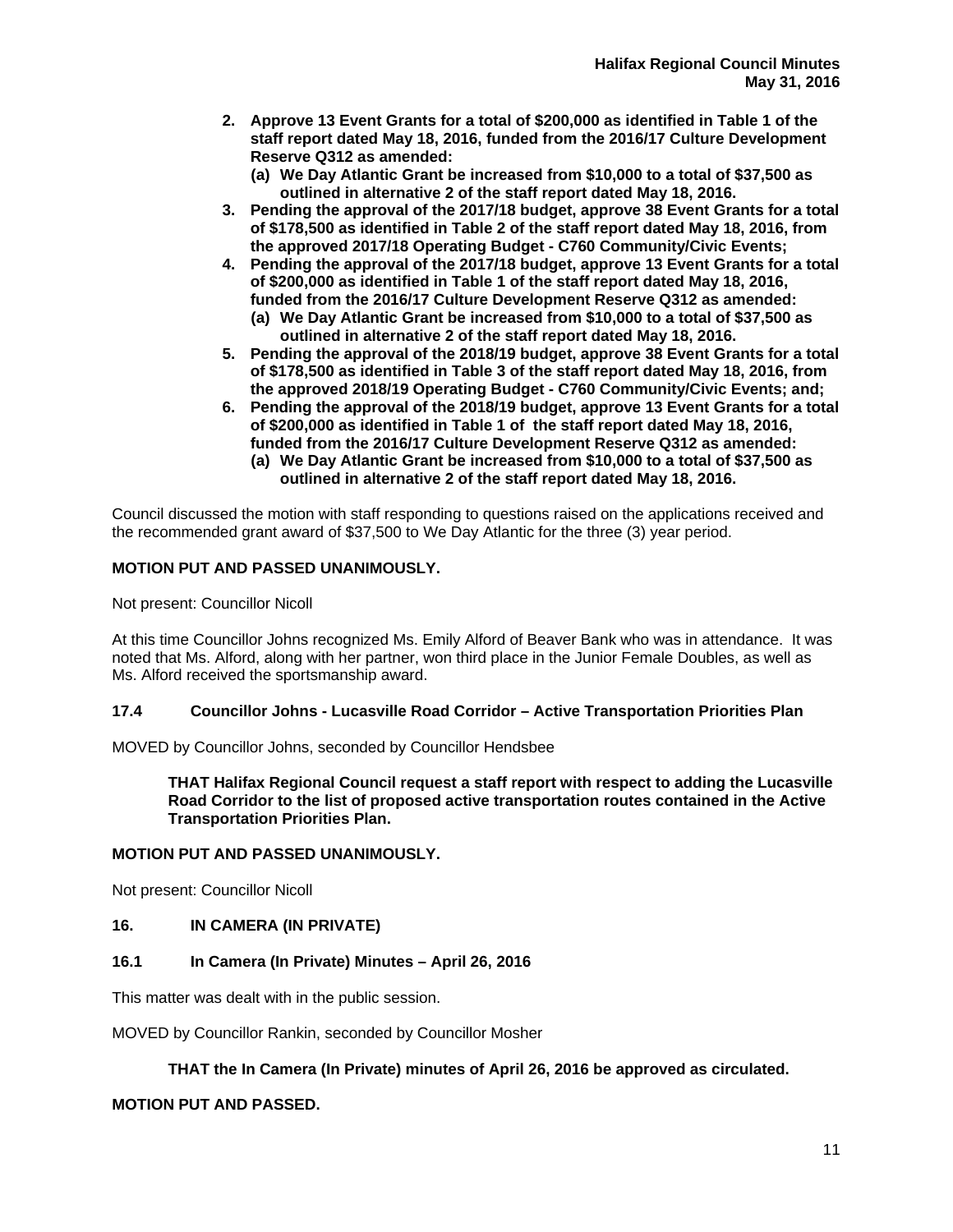## **16.2 Property Matter**

A matter pertaining to providing instruction and direction to officers and employees of the Municipality pertaining to the acquisition / sale of land in regard to

## **16.2.1 Industrial Lot Re-Purchase – Private and Confidential Report**

The following was before Council:

A private and confidential staff recommendation report dated May 16, 2016

This matter was dealt with in the public session.

MOVED by Councillor Mosher, seconded by Councillor Karsten

#### **That Halifax Regional Council:**

- **1. Approve an increase of \$920,000 to the Capital Budget CQ000011 Lot Inventory Repurchase with funding from Q121, Business/Industrial Park Reserve, with no net increase to the Capital Budget; and**
- **2. Following the repurchase of property identified in Table 1 of the private and confidential staff report dated April 15, 2016 in accordance with the approved Buy-Back Agreement, approve the addition of the property to the lot inventory with the minimum unit selling price as provided in Table 1 of the private and confidential staff report dated April 15, 2016.**

**It is further recommended that this report not be released to the public.** 

## **MOTION PUT AND PASSED UNANIMOUSLY.**

Not present: Councillor Nicoll

#### **16.2.2 Property Disposal – Parcel RL-F – Walcot Run, PID No. 41194846** *– Private and Confidential Report*

The following was before Council:

- A private and confidential staff recommendation report dated May 5, 2016
- Correspondence from Kenny and Jill Wong and family, Harold S. Wood, Timothy Gentleman, Catherine and James O'Neil, and Vishal Bhardwaj.

This matter was deferred to the June 14, 2016 meeting during the approval of the agenda.

## **17. ADDED ITEMS**

#### **17.1 Community Grants Program 2016 – Referrals**

This matter was addressed earlier in the meeting, see page 10.

#### **17.2 Regional Special Events Grants Report 2016**

This matter was addressed earlier in the meeting, see page 10.

## **17.3 Councillor Adams – Utilization of the Provincial Capital Assistance Program (PCAP) - Harrietsfield Area**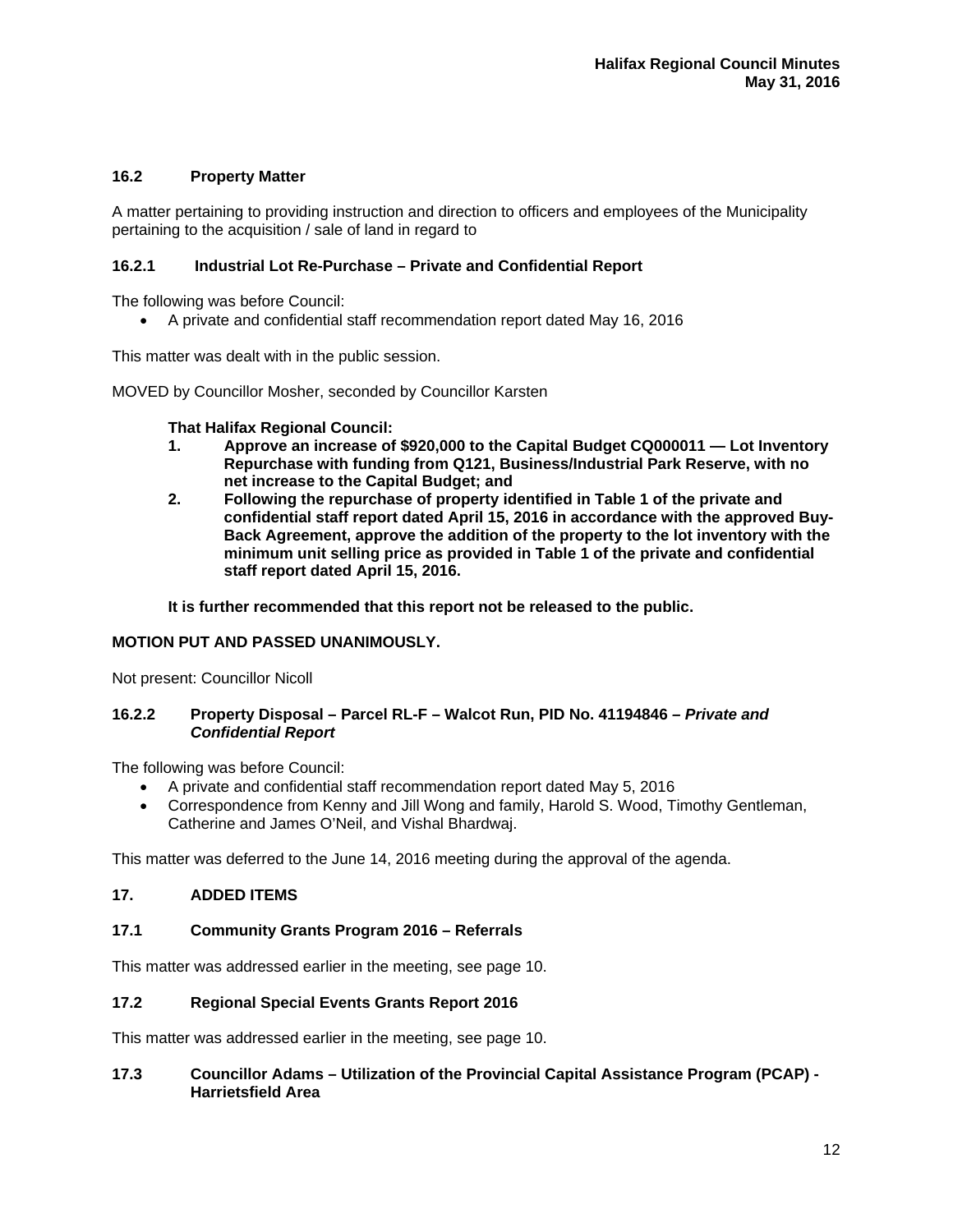This matter was addressed earlier in the meeting, see page 9.

# **17.4 Councillor Johns - Lucasville Road Corridor – Active Transportation Priorities Plan**

This matter was addressed earlier in the meeting, see page 11.

## **18. NOTICES OF MOTION**

## **18.1 Deputy Mayor Whitman**

"TAKE NOTICE that at the meeting of Halifax Regional Council to be held on June 14, 2016, I intend to move First Reading of By-law A-404, amending By-law A-400, the *Alternative Voting By-law* the purpose of which is to make changes to the by-law as a result of amendments to the Municipal Elections Act of Nova Scotia and other general administrative amendments."

## **18.2 Councillor Mason**

"TAKE NOTICE that, at the next meeting of Halifax Regional Council to be held on June 14, 2016, I propose to:

- 1. Move First Reading of proposed By-law M-200, *Respecting Minimum Standards for Residential Occupancies* which will repeal and replace By-Law M-100, *Respecting Standards for Residential Occupancies; and*
- *2.* Introduce proposed amendments to Administrative Order 15 *Respecting License, Permit and Processing Fees.*

The purpose of which is to strengthen the Licensing Framework which has become outdated."

# **18.3 Councillor McCluskey**

"TAKE NOTICE that, at the next meeting of Halifax Regional Council to be held on June 14, 2016, I propose to introduce proposed By-law A-701, amending By-law A-700 *Respecting Animals and Responsible Pet Ownership*, the purpose of which is to clarify that clause 8(1)(a) does not apply to bees owned by beekeepers registered under the *Bee Industry Act.*"

Council recessed at 5:08 p.m. The meeting reconvened at 6:00 p.m. Councillors Dalrymple, Mason, Mosher, and Johns were not present.

#### **11. PUBLIC HEARINGS**

#### **11.1 Community Interest Sale – 220 Lake Loon Road**

The following was before Council:

- A staff recommendation report dated May 3, 2016
- Extract of draft Regional Council minutes dated May 10, 2016
- A presentation entitled Public Hearing Administrative Order 50 Community Interest, Former Cherry Brook Community Centre, 220 Lake Loon Road, 266 Cherry Brook Road

The Mayor reviewed the Rules of Procedure for public hearings.

Mr. Bruce Fisher, Manager of Financial Policy and Planning provided the staff presentation on the proposal to sell 220 Lake Loon Road (PID #00624486) and a portion of 266 Cherrybrook Road (PID #00624155) to the Lake Loon Cherry Brook Development Association for the total proposed purchase price of \$1.00.

Mr. Fisher and Ms. Jane Fraser, Acting CAO responded to questions of clarification.

The Mayor asked the applicant to come forward at this time.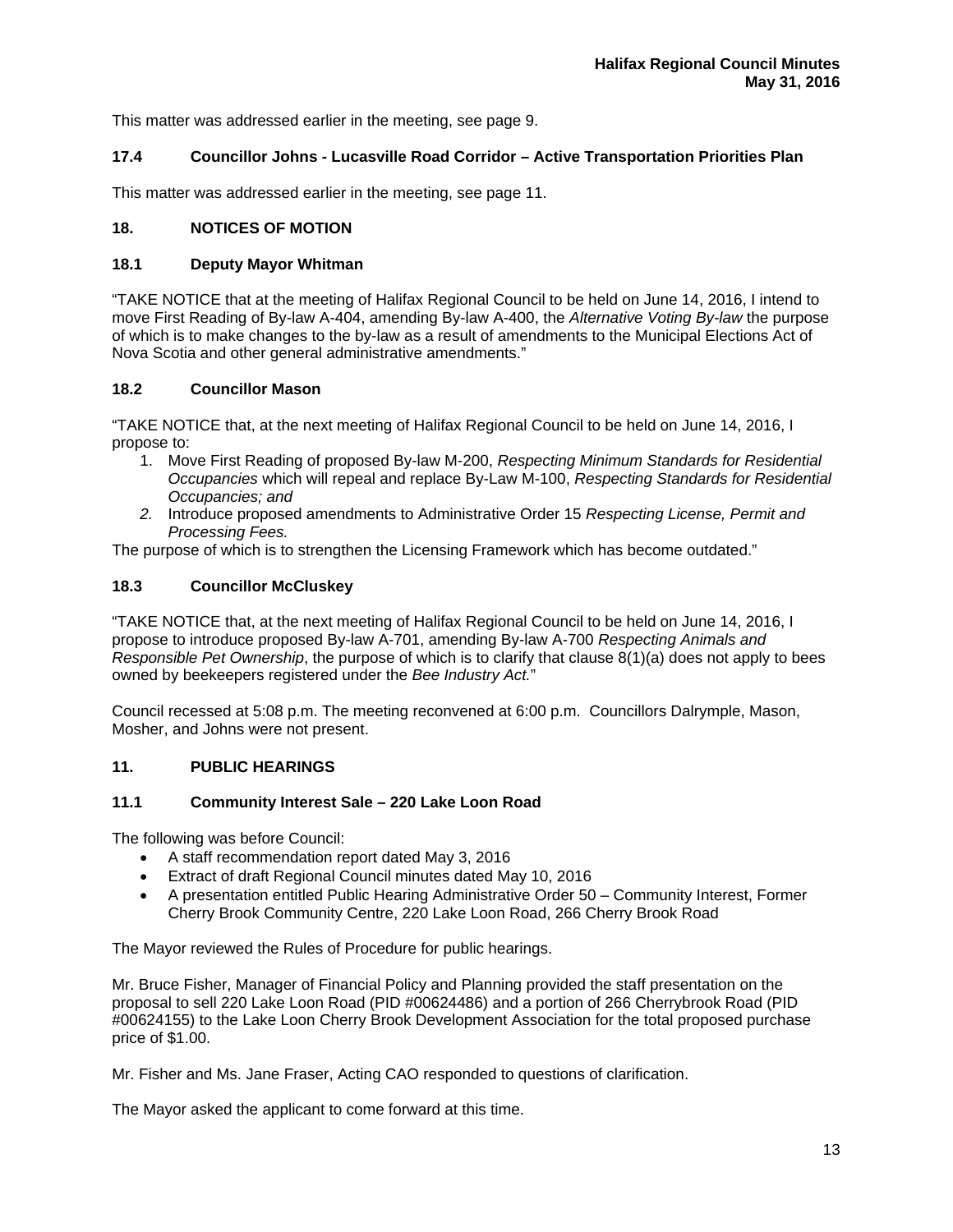Mr. Brenton Sparks, President of the Lake Loon Cherry Brook Residents Association addressed Council and advised that the Association was very pleased to be at this point in the process, and are in agreement with the staff recommendation. He noted that the Community Centre will once again become the backbone of the community and it will be wonderful to have it back and restored. Mr. Sparks expressed appreciation to staff, Council, and in particular to Councillor Nicoll for their efforts on this matter. In his comments he noted that the community was supportive of not having a buyback agreement because it views the land and the building as having always belonged to the community, and sees this matter as more of a settlement agreement between HRM and the community. He also noted that the community would like to have the playground removed as soon as possible because of safety issues.

The Mayor opened the public hearing.

Ms. Alma Johnstone-Tynes, Lake Loon Cherry Brook advised that the building had originally been a school which she attended in her youth, and in 1960's she circulated a petition in the community to turn it into a community centre. She added that she was successful in turning it into a community centre at that time, but it has been closed the past number of years. Ms. Johnstone-Tynes questioned the absence of a buyback agreement and advised that it was her understanding that if a buyback agreement were attached, it could negatively impact the Association if it needed to secure more funding in the future because they would not be able to use the building as collateral if a buyback agreement were in place.

The Mayor explained that at this point in the hearing, members of the public are invited to present their comments, and that once the hearing closes, and Council enters debate, the question may come up during debate and clarified.

Mr. Stewart Sparks, Lake Loon Cherry Brook advised that he also had attended elementary school in this building, and that he was happy that Council has seen the historic value in the building and he was agreement with recommendation.

Ms. Ulah Sparks advised that as a member of the community and a mother she was looking forward to a revamped playground and community centre.

Ms. Marsha Sparks advised that she was a volunteer with the Lake Loon Community Association, and noted that the Association has put in countless hours to get to this point and she looked forward to many more hours of hard work to get the community centre back in operation.

Mr. Juan Bundy indicated his support of the staff recommendation advising that he has been concerned about the youth in the community. He noted that he has been transferring his 14 year old son and his friends outside the community to play ball, and that approval of the recommendation would enable after school programs to be developed and for his son and friends to play ball in the community.

Ms. Cathy Beals, a member of the community indicated her support, advising that her nine-year old son would greatly benefit from the community centre, as it would provide him opportunities he doesn't now have.

Ms. Rosemary Simon indicated her support for the staff recommendation. She advised that she was raised in Cherry Brook and that her children grew up in the area without anything to do, and she didn't want the same for her grandchildren.

Prior to closing public hearing, the Mayor invited the applicant to respond to questions from Council.

Mr. Brenton Sparks responded to questions, clarifying the following points:

- The Association's priorities will be roof repairs, environmental issues to be dealt with, and gutting the interior of the building.
- The Association believes the \$170,000 will enable them to access other funding in their own name.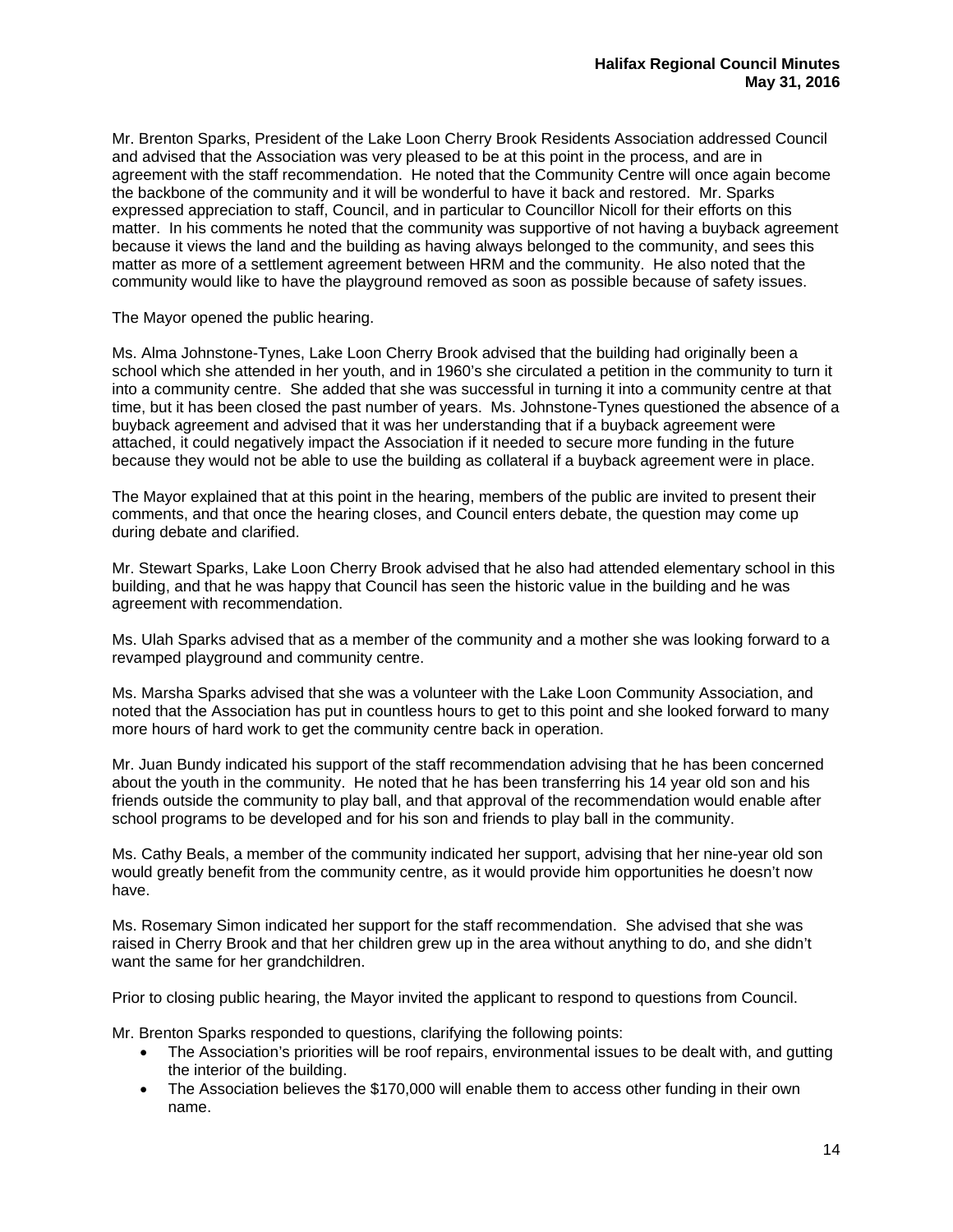- The reason for asking for removal of the playground as soon as possible is due to safety concerns— noted that pieces of the roof have fallen on the playground.
- The Association supports not having a buyback agreement because if things don't go according to plan, the property would return to HRM and the Community would be back where they started. If, for example, the building could not be salvaged, the Community would still have the land and could use that for leverage.

The Mayor called three times for anyone else wishing to address Council; there being none, it was

MOVED by Councillor Walker, seconded by Councillor McCluskey

## **THAT public hearing close.**

## **MOTION PUT AND PASSED.**

In response to a question the Acting CAO advised that without the buyback agreement, title will pass to the Community as is, where is. She concurred that it would make it easier for the Community in regard to funding eligibility if they own the building.

MOVED by Councillor Nicoll, seconded by Councillor Hendsbee

**THAT Halifax Regional Council approve the sale of 220 Lake Loon Road (PID #00624486) and a portion of 266 Cherry Brook Road (PID #00624155) to the Lake Loon Cherry Brook Development Association for the total proposed purchase price of \$1.00 subject to the following conditions:** 

- **a. complete the process for the subdivision of the portion of 266 Cherry Brook Road (PID #00624155) and consolidation to 220 Lake Loon Road (PID #00624486) to enable the parcel to meet land requirements for well, septic field and parking; and**
- **b. removal of the existing playground on 220 Lake Loon Road.**

Two-thirds majority vote required.

## **MOTION PUT AND PASSED UNANIMOUSLY.**

Not present: Councillors: Dalrymple, Mason, Mosher, and Johns

MOVED by Councillor Nicoll, seconded by Councillor Outhit

#### **THAT staff be directed to:**

- **a. Negotiate a draft Contribution Agreement with the Lake Loon Cherry Brook Community Development Association for the provision of a grant in the amount of \$170,000 towards the repairs to the building and site in accordance with the terms and conditions outlined in Table 1 of the staff report dated May 3, 2016, and**
- **b. that the Audit and Finance Standing Committee review and make a recommendation to Regional Council respecting the draft Contribution Agreement; and**

**If the transaction is completed, staff be further directed to** 

- **a. recommend to Audit and Finance Standing Committee a possible source of funding respecting the construction of a new playground structure for 266 Cherry Brook Road; and**
- **b. that Audit and Finance Standing Committee review and make a recommendation to Regional Council respecting the source of such funding.**

**MOTION PUT AND PASSED UNANIMOUSLY.**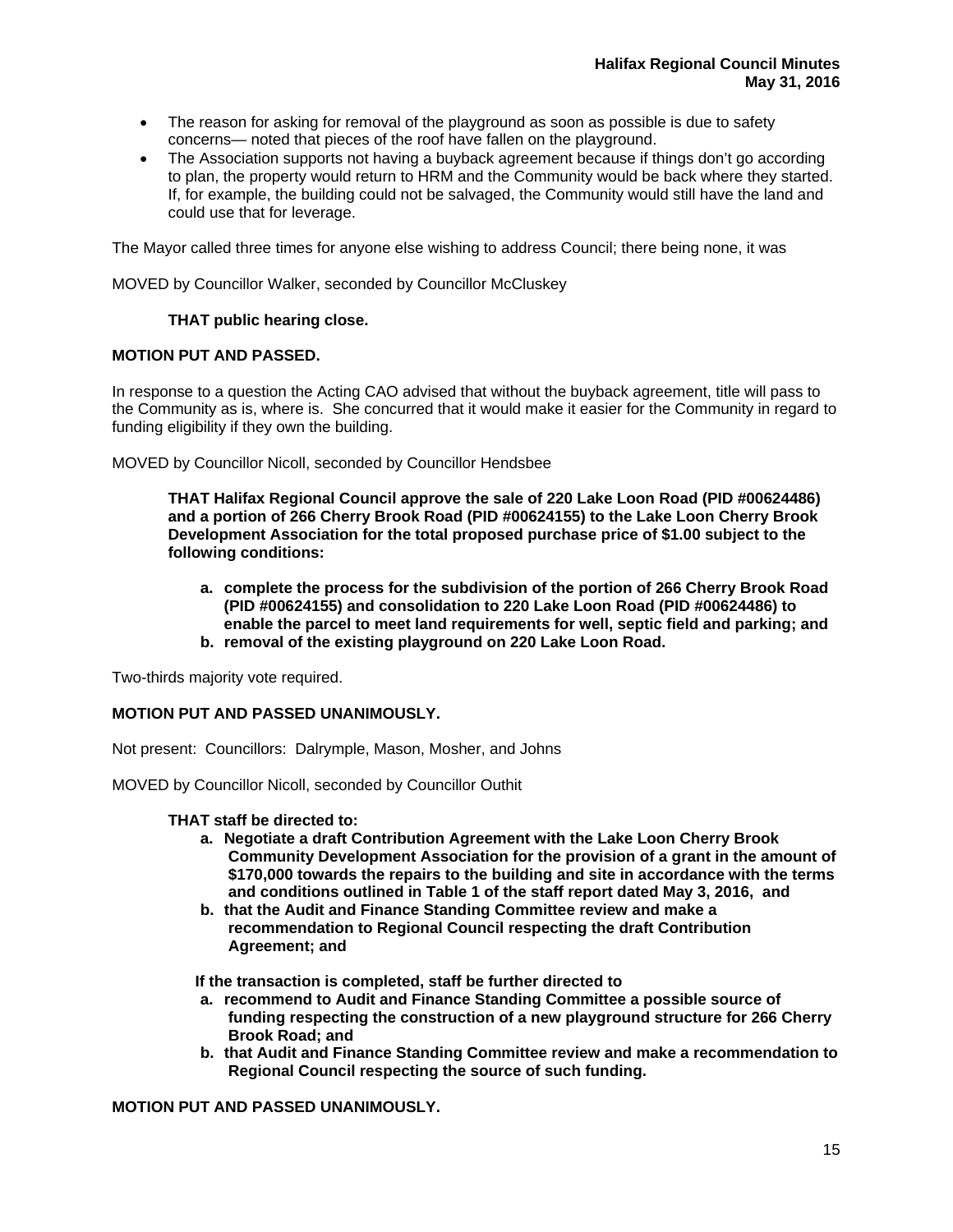Not present: Councillors: Dalrymple, Mason, Mosher, and Johns

#### **11.2 Proposed By-law L-400, Respecting Lot Grading – Lot Grading and Stormwater Management By-laws and Administrative Order 15, Respecting License, Permit and Processing Fees**

The following was before Council:

- A supplementary staff report dated December 8, 2015 with attached staff report dated July 5, 2015
- Extract of draft Regional Council minutes dated April 26, 2016
- Correspondence from Walter N. Regan, President of Sackville Rivers Association
- A presentation entitled, Proposed Lot Grading By-law, May 31, 2016.

Mr. Peter Duncan, Manager, Infrastructure Planning provided the staff presentation on the proposed lot grading bylaw.

There were no questions of clarification, and the Mayor opened the public hearing for anyone wishing to speak on the matter.

Mr. Shalom Mandaville, representing the Soil and Water Conservancy Association of Metro Halifax addressed Council and commended staff on the proposed bylaw, indicating that it has been many years to get to this point. He made reference to the original staff report recommendation 4 and suggested that staff look at other jurisdictions across North America, in particular, Nepean Ontario where they used ultraviolet disinfection of stormwater before it goes into the lake, and they recently introduced phosphorus removal. He also suggested staff look into the Tri-State Authority for Lake Tahoe, as they treat their stormwater with Alum. Mr. Mandaville added that it was his understanding that the by-law will apply to new development only but he would like to see it include existing areas, for example First Lake where the phosphorus level has increased and it is often closed to swimming. He suggested the installation of an intercept to all the storm sewers and have them flow into a treatment plant, and that any treatment system should be able to remove any particle less than 10 microns.

Councillor Rankin advised that Mr. Mandaville was referencing a recommendation from the original staff report which had been dealt with at First Reading on April 26, 2016. He questioned Mr. Mandaville if there was anything in regard to the three recommendations, which were the subject of the public hearing, that he would like changed.

Mr. Mandaville indicated that his concern was with the fourth recommendation from the original staff report.

Mr. Peter Lund, Dartmouth, advised that when he was an HRM councillor, the creation of this by-law was a passion of his, and he was very pleased to see it at this point. He added that the benefits of the by-law are that it will protect water courses, property owners, taxpayers, and it will save staff time, and protect the environment.

The Mayor called three times for anyone else wishing to speak; there being none, it was

MOVED by Councillor McCluskey, seconded by Councillor Watts

#### **THAT public hearing close.**

## **MOTION PUT AND PASSED.**

In response to a question about the upcoming stormwater by-law, Mr. Duncan advised that staff have not scoped the public engagement but expects that it may include several open houses and workshops.